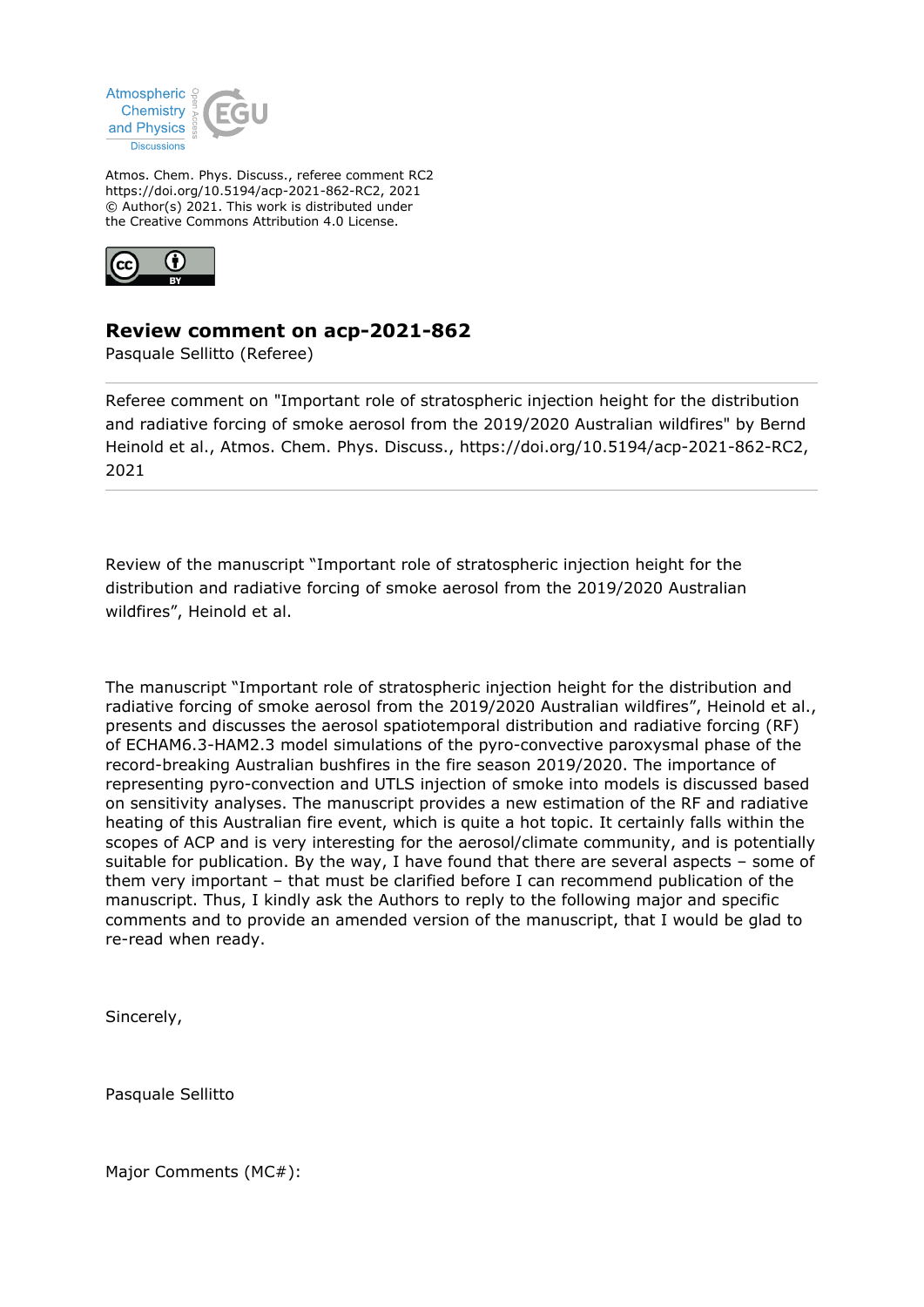MC1) The temporal trend of the AOT obtained with ECHAM are contradictory with previously published observations. The trend shown in Fig. 2 (maximum AOT in January and then decreasing in February and March) is not consistent with, e.g., the stratospheric AOT from SAGE-III in Khaykin et al., 2020 (e.g. its Fig. 3) – paper which is cited in the present manuscript. In particular, Khaykin et al. show an increasing AOT from January to February, with a maximum in February. The Authors should discuss this marked difference. Is an increase in stratospheric-only AOT in February also present in ECHAM modelling (in Fig. 2 there's a total column AOT, I guess)? Is the possible coating of black carbon (BC) particles and evolving aerosol mixing state not well represented in ECHAM – which is quite a common feature in aerosol/climate models, as extensively discussed by Brown et al. (https://www.nature.com/articles/s41467-020-20482-9)?

MC2) The Authors obtain a relatively large and positive RF at top of atmosphere (TOA), which is basically in contradiction with all estimations available at the moment (Khaykin et al., Yu et al., Hirsch and Koren, papers that are cited in the manuscript). The observational (Hirsch and Koren) and hybrid observational/modelling (Khaykin et al.) estimations agree on a relatively large negative TOA RF. The Authors interpret this disagreement with respect to these previous estimations as the result of all-sky calculations and the high surface reflectivity in the present manuscript, which, I agree, can partially explain that. By the way, the RF is very sensitive to optical properties of the aerosol layer (in particular, the absorption properties of the layer and its angular distribution of scattering, see discussion in SC56 and other SCs). In addition, also Yu et al. obtain a negative TOA RF but at all-sky conditions. This should be discussed more thoroughly in the text (see suggestions in several of the following specific comments) and the different statements supporting a positive RF must be smoothed a bit.

Specific Comments (SC#):

SC1) P1 L24-25: "Global…wildfires": I would not call this "uncertainties" but rather "incomplete representation", like said in the following line, or something similar

SC2) P1 L27: Its more "observation-based input to the simulations" than "observationbased approach"

SC3) P1 L28: please add "Based on our simulations,…" before "The 2019-2020 Australian fires caused…"

SC4) P1 L32: "While at surface,…" is an awkward way to start a sentence, please rephrase.

SC5) P1 L34: "deep wildfire plumes…", "deep" is a bit too generic here: do you mean "with high altitude injection" or just "extreme"?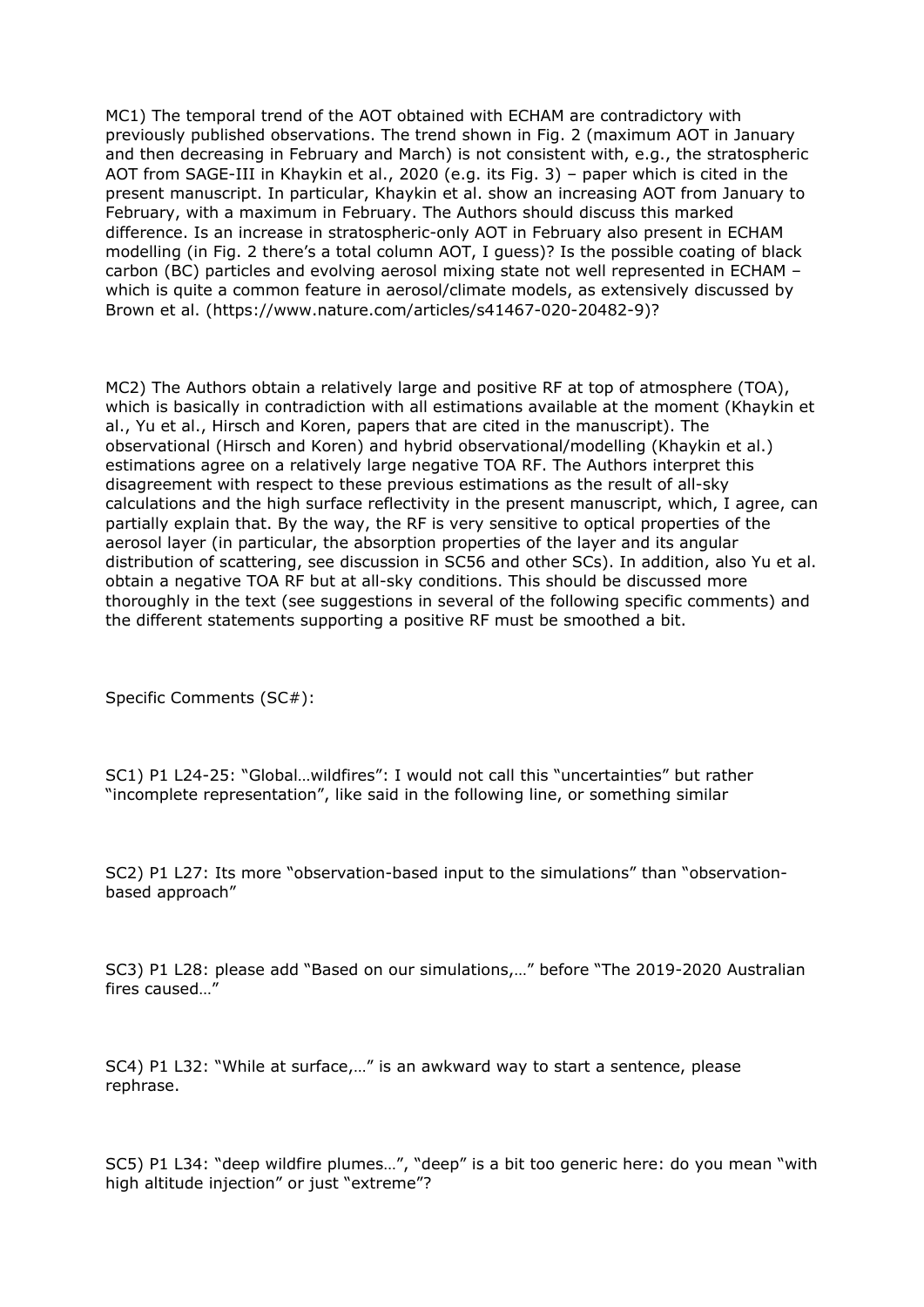SC6) P2 L5: "life": do you mean "wildlife"?

SC7) P2 L6-7: "In addition…whether", this is an awkward sentence, please rephrase

SC8) P2 L14-17: please add SAGE-III and TROPOMI observations (as shown by Khaykin et al., 2020) into the discussion of evidences of the fire with satellites

SC9) P2 L18-19: The first estimation of the radiative forcing of Australian fires was provided by Khaykin et al., 2020, with hybrid observations/modelling approaches. Please mention this manuscript and the method.

SC10) P3 L1-3: please break this very long sentence

SC11) P3 L5-6: Radiative-heating-induced self-rising can occur in fires but this is not the norm, so please smooth this sentence

SC12) P3 L9: "effects": Please specify which specific effects

SC13) P3 L10-11 "which is considered to be the strongest warming short-lived radiative forcing agent.": please add a reference for this statement

SC14) P3 L11-12: "In addition…emitted": also precursors of secondary organic aerosols can be emitted, please mention

SC15) P3 L12: "…radiative properties…": you might mean "optical properties"

SC16) P3 L13-14: "…as well…altitude.": not clear, what do you mean?

SC17) P3 L16: "…the recent accumulation of extreme wildfires..": you mean "aggregated effect"?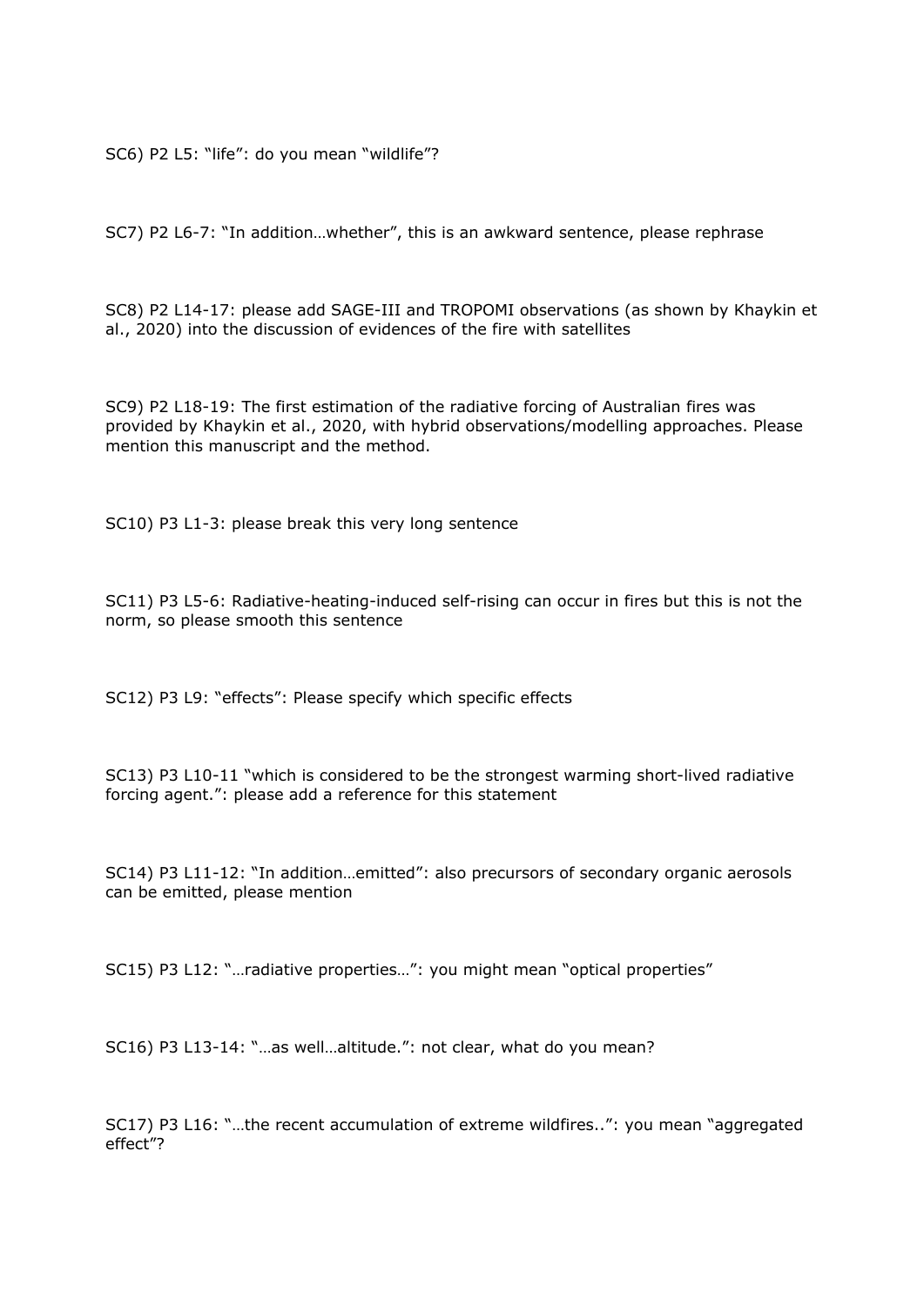SC18) P3 L21: please remove "more"

SC19) P3 L27: not sure that "to capture" is the right verb here

SC20) P4 L18: "height profiles": do you mean "vertical profiles"?

SC21) P5 L10-12: which altitudes for these vertical layers in the model?

SC22) P5 L14: "47 levels": which approximate vertical resolution?

SC23) P5 L18-19: "AOT and vertical profiles of extinction": This looks redundant as the AOT is just the vertical integration of the aerosol extinction.

SC24) P5 L28: "Since no direct information was available on the actual pyroconvective injection heights…": This is not completely true as Khaykin et al. give an upper bound for the injection altitude at circa 17 km using CALIOP, and it is also shown at approximately this altitude for Hirsch and Koren, 2021 (as you mention later in the text). Please correct the sentence.

SC25) P5 L37-38: The results of Hirsch and Koren (2021), seems more to show that smoke injection is injected at altitudes >16 km. Why do you say "14 km"?

SC26) P5 L38-39: "In addition…the original biomass burning injection…": The original injection is what is described above (P5 L10-12)? Please clarify in the text.

SC27) Table 1: in the NoEmiss lines, when you say "1 April" you mean "4 January"?

SC28) More in general on the NoEmiss scenario: In the NoEmiss scenario, how are the previous emissions from Australian fires (i.e. the Australian fire season prior to 29/12/19) considered?

SC29) P6 L11: please suppress "significantly"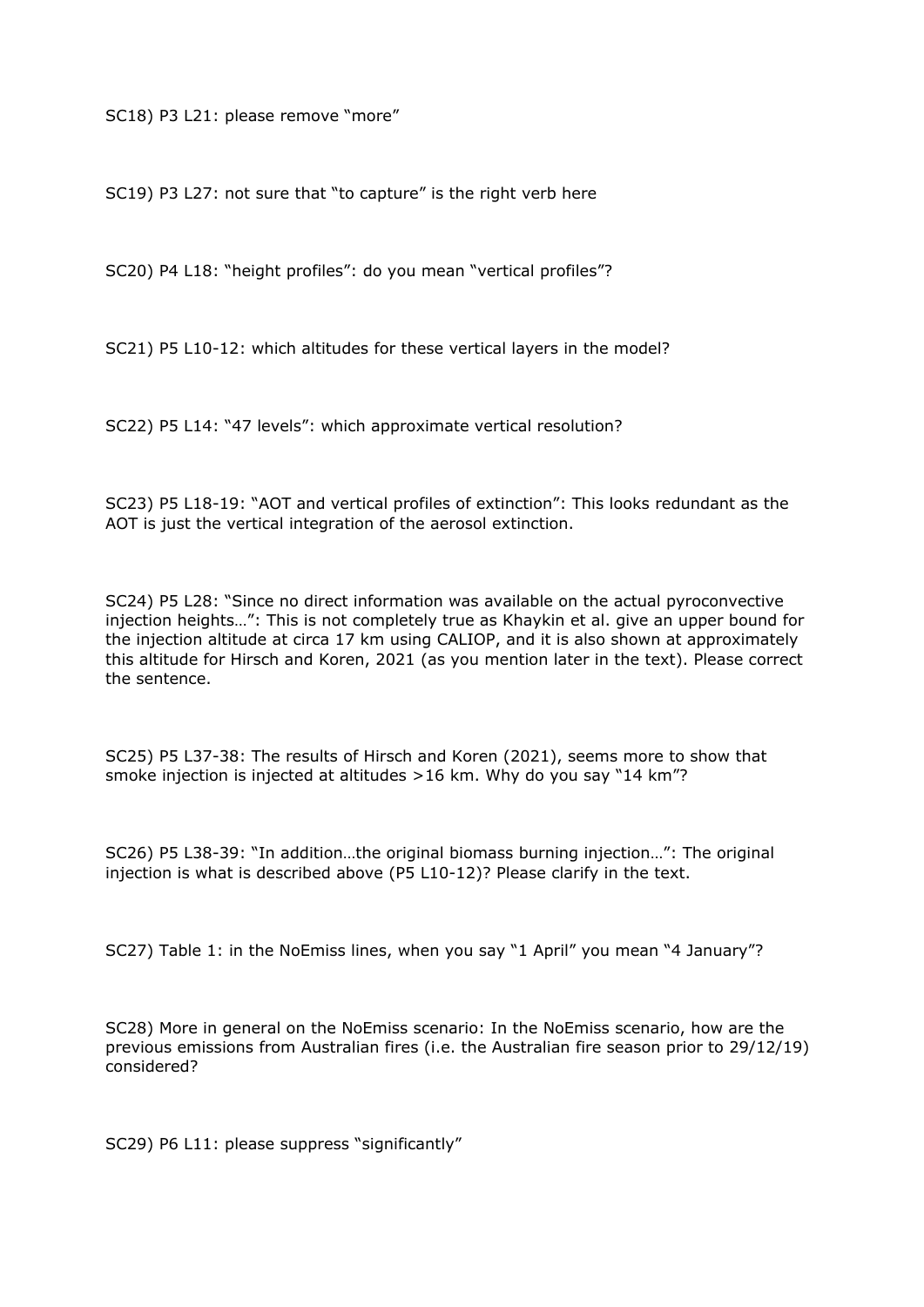SC30) P6 L12: The long-term mean ("which implies…") is not shown in Fig. 1b, so please explain how it is calculated and rephrase the sentence?

SC31) P6 L13: "AOT": please mention wavelength

SC32) P6 L14: "compared…half a year": this is not clear at all, please rephrase

SC33) P6 L15: "…relative to 2019": You mean wrt the monthly mean AOT for January 2019? Please clarify in the text

SC34) Figure 2: wrt MC1, the trend (maximum AOT in January and then decreasing) is not consistent with observations, e.g. the SAOD from SAGE-III in Khaykin et al., 2020 (Fig. 3). Please explain why.

SC35) P7 L8: "The emissions…are reproduced…": The emissions are not "reproduced" by ECHAM but are "an input" to ECHAM: please rephrase

SC36) P7 L 10: "…provide an insight…due to wildfire smoke…": If NoEmis has only the smoke emissions of 29-31 December and 4 January switched off, then this comparison does not provide "the AOT distribution due to wildfire smoke" but rather "the AOT distribution due to pyro-convective events of 29-31/12 and 04/01". Please verify and possibly correct.

SC37) P7 L16: "AOT differences": Differences with respect to what?

SC38) P8 L15: "…is clearly better": Is it "clearly" better? Not to my eyes: the comparisons with different injection altitudes looks quite similar to me. This is not so surprising because the effect of the fires on the column AOT is not as strong as the one at selected UTLS altitudes (as visible in Fig. 4). Please, based on that, smooth these statements, and reconsider this discussion.

SC39) P8 L16-17: please suppress "using…above" (this is already clear from scenarios descriptions above, so is redundant)

SC40) P8 L18-19: "…indicating that the modeled effect…stratospheric smoke": This statement is not true because the solar absorption depends not only on the aerosol load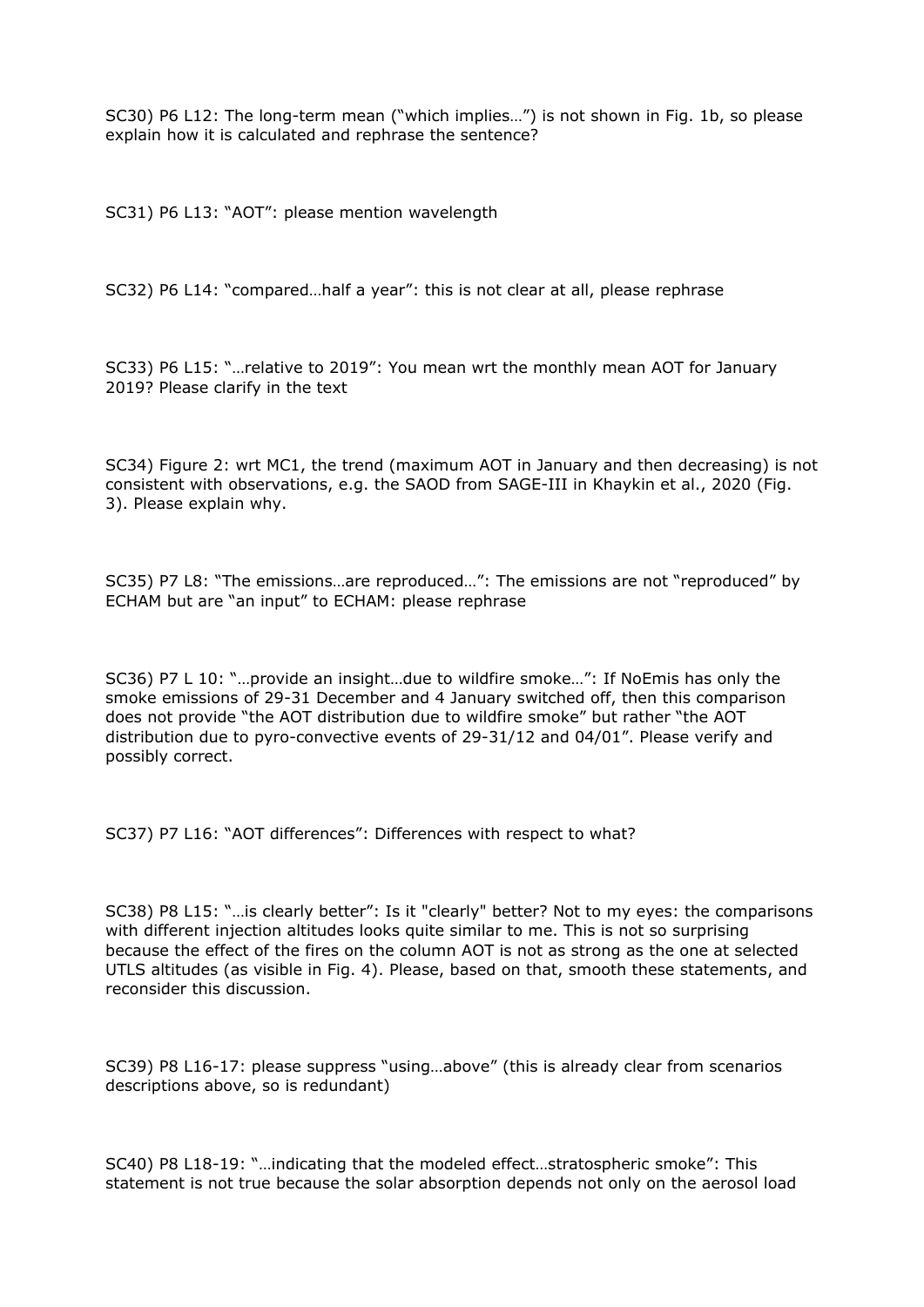but also on the optical properties of the aerosols - and then, for your estimations, on the assumptions made in the model on composition and atmospheric evolution of the smoke plume. Please smooth the statement.

SC41) P8 L19: "is larger" --> "is slightly larger"

SC42) P8 L20: "…correlation is also lower": From Tab. 2 it looks like BASE R is quite comparable wrt  $TP(+-1)$  and the others setups.

SC43) P8 L25-26: "which is also consistent with the CALIPSO satellite lidar observations": Which CALIPSO observations? (they're neither in Fig. 4 nor 5)

SC44) P8 L28: "reflect" is not a good choice here as a term, as it also has an optical meaning: please change term

SC45) P8 L28: "These remarkable values…": what do you mean?

SC46) P9 L9-10: "again…apparent": You refer to Fig. 4 I guess: please mention this in the text.

SC47) P9 L12-13: "The model results…smoke layer": This is not peculiar of the simulations but only empirically visible in Fig. 4 and 5 (for model as well as in the lidar observations): please rephrase.

SC48) Figure 4: Please spell "coeff." and not "cf."; please use "km-1" as aerosol extinction units

SC49) Figure 5: here as well, please use km-1 as aerosol extinction units. Also, for the sake of visual clarity of the comparison, why not suppressing the pressure vertical axis and just put the height on the left, for your simulations results?

SC50) P10 L10: "For other model scenarios": Please specify which scenarios.

SC51): Your estimation of the heating rate: The heating rate is very sensitive to the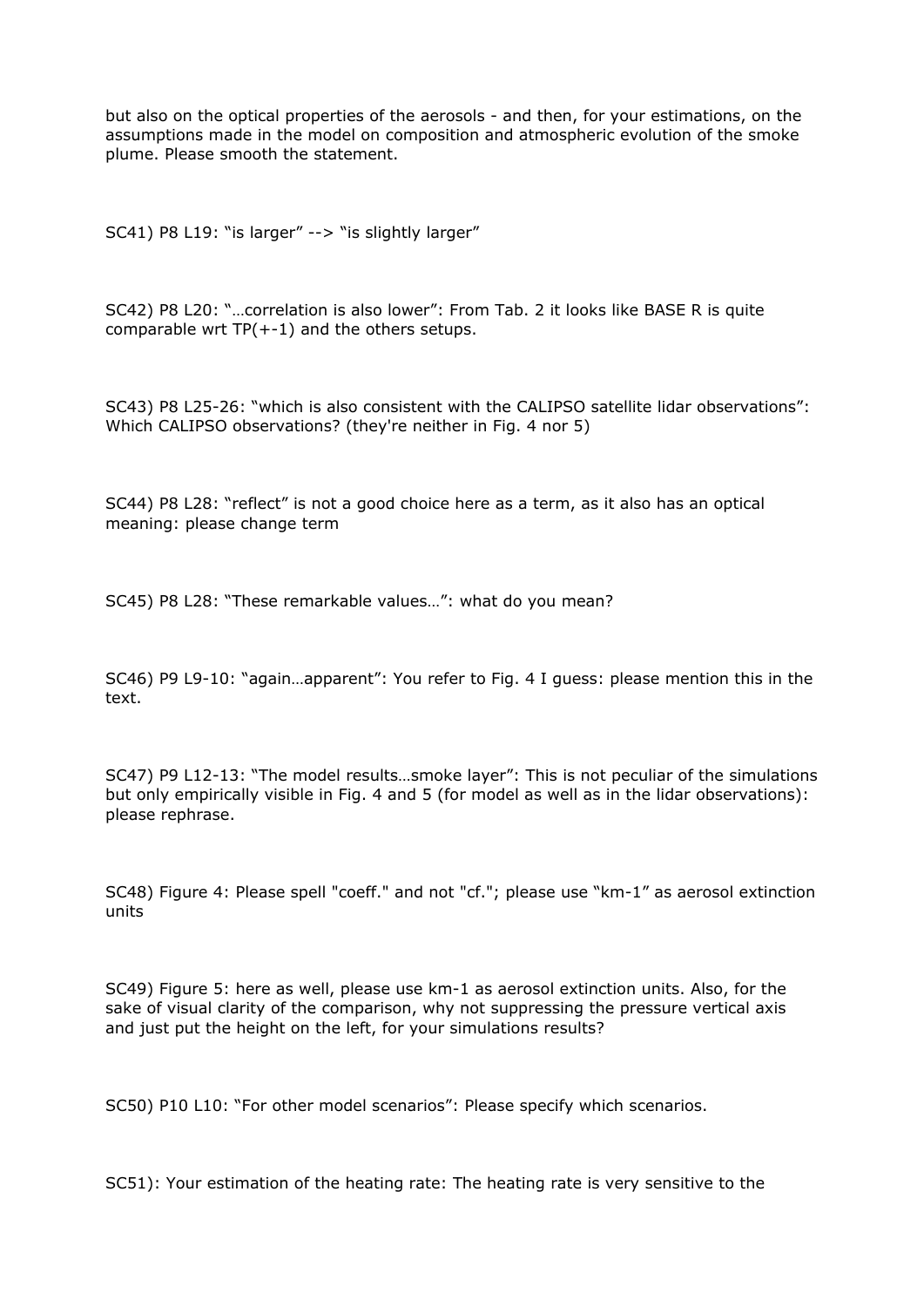aerosol optical properties, please mention this in the text as a reason for large uncertainties in your estimations. Also: are these shortwave-only or shortwave+longwave heating rates?

SC52) Figure 6: are these "monthly averages" for January? Please mention this in the caption.

SC53) Figure 7: Would it be possible to have a altitude vertical axis as well?

SC54) P12 L6: "greenhouse forcing": You mean "greenhouse gases forcing"? Black carbon also can produce greenhouse effect (but it's particle, so better to be more specific)

SC55) Your RF estimations: same question as for the heating rates: are these estimation for SW-only or LW+SW?

SC56) With reference to MC2: the RF of aerosols depends very strongly on the optical properties of the aerosol layer, which in turns, and this is very important for the complex smoke emissions by fires, depend on the atmospheric evolution of the plumes. In particular, the aerosol RF depends quite strongly on both absorption properties (summarised by SSA) and the angular distribution of scattering (the phase function, summarised by the asymetry parameter). Examples of such variability of RF on these two integral optical parameters (for volcanic aerosols, but it applies more in general) can be found here;

- Sellitto et al., 2020 (https://www.nature.com/articles/s41598-020-71635-1), see their Fig. 5

- Kloss et al., 2021 (https://acp.copernicus.org/articles/21/535/2021/), see their Fig. 9

The situation can be even more complex for fire emissions, where the optical properties of the emitted and secondary formed aerosols, as well as their evolution in a complex environment of high humidity, many gaseous emission and locally high temperatures. Thus, your estimation depends strongly on the somewhat arbitrary assumptions of your simulations. This must be critically discussed in the text.

SC57) P12 L13-17: Yu et al. (2021) also obtain a slightly negative TOA RF using a model and theirs are all-sky estimations. Please notice that their estimations are SW+LW (personal communication). As a matter of fact, your RF being positive is quite in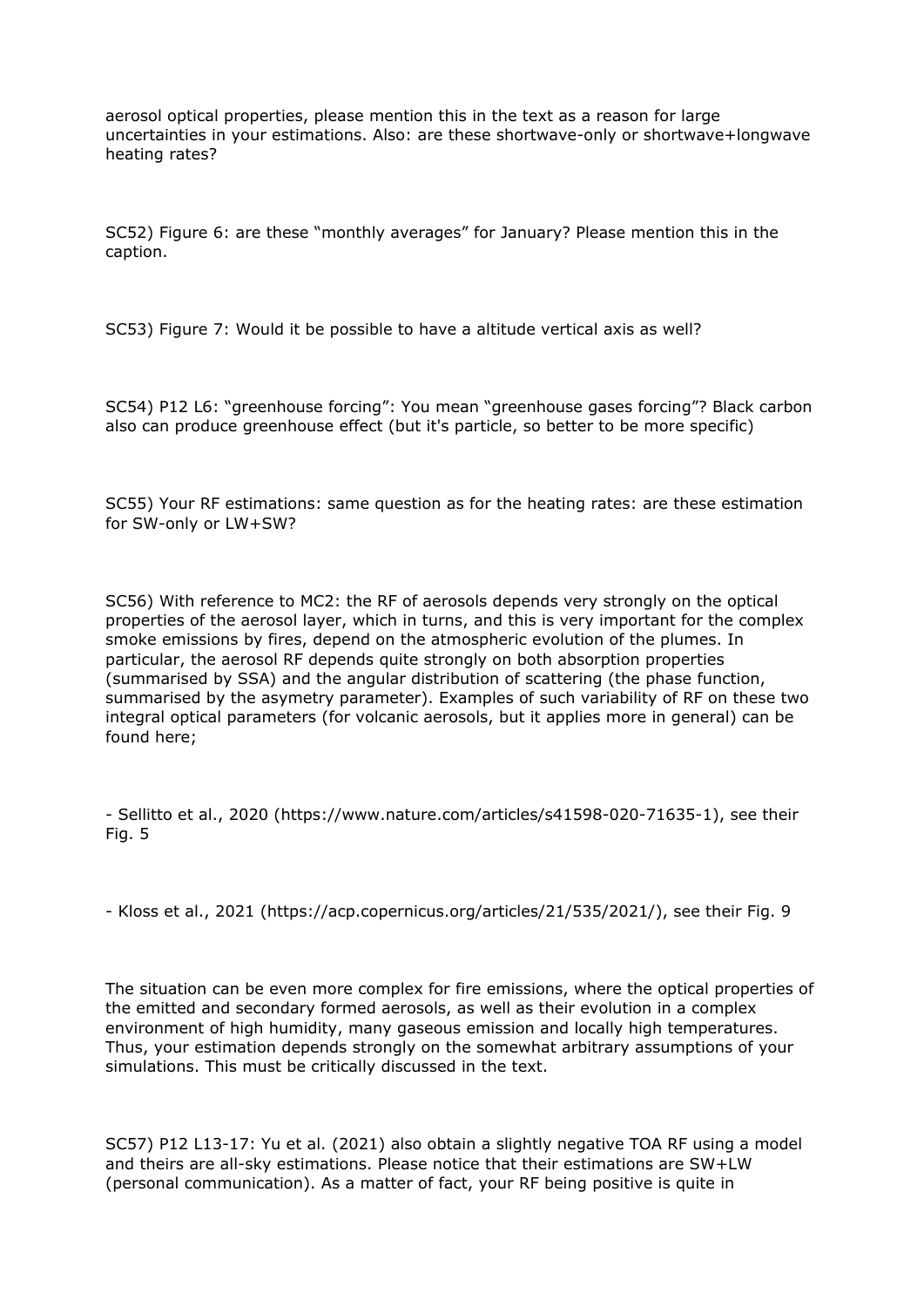contradiction with all previous observations, simulations and hybrid estimations of the TOA RF for Australian fires 2019/20, clear- and all-sky, and this must be mentioned in the text.

SC58) P12 L20-21: This is another reference that can be helpful in comparing your results with volcanic eruptions: https://www.nature.com/articles/ncomms8692?proof=t

SC59) P12 L22-24: No mention to the stratospheric vortex driven by rapid vertical transport + plume heating seen for this fire event? (Khaykin et al., 2020; Kablick et al., 2020)

SC60) P13 L7-8: "uncertainties in AOT; in particular…single scattering albedo…": This should be rephrased: the AOT representation and single scattering albedo are only in part inter-dependent. In addition, the angular scattering properties of the aerosol layer is also (or, at some conditions, even more) important for RF estimations (see Sellitto et al., 2020; Kloss et al. 2021, mentioned at SC56), and this should be mentioned.

SC61) P13 L9: "SSA lies between 0.82-0.85…". Single scattering albedo (and asymmetry parameter of soot aerosols, see SC60) may be significantly affected by their mixing states, and coating of BC. SSA can be significantly larger (up to  $\sim$  0.95 at 550 nm) if BC is coated by aqueous secondary aerosols (organic or sulphate) - e.g. https://www.nature.com/articles/s41467-020-20482-9 . Also, and importantly, it looks like smoke aerosols are too absorbing in models due to a generally incomplete representation of the aerosol mixing state for biomass burning aerosols: https://www.nature.com/articles/s41467-020-20482-9 . This must be mentioned and discussed in the text, as this might be a large source of uncertainties for your RF estimations (as well as heating rates estimations and, even more at the basis, AOT fields).

SC62) P13 L11-12: "For the 2019-2020 Australian fires, first inversion results even point towards SSA values just below 0.8, as calculated using the method of Veselovskii et al. (2002).": more details are called here.

SC63) P13 L14-15: "Thus, together with the low bias of the modeled smoke AOT, we argue that our results illustrate a conservative estimate for the positive TOA forcing of this event.": This statement is definitely too strong, due to the large uncertainties discussed in my previous comments and to the fact that all previous RF estimations (Khaykin et al., Hirsch and Koren, Yu et al.) indicate rather a negative RF at TOA.

SC64) Table 3. As already said for the AOT trend, in Khaykin et al. the strongest RF is in February and here is in January. As already mentioned in previous comments, this might be linked to an insufficient representation of secondary aerosols formation in your model and mixing state. Please mention and comment in the text.